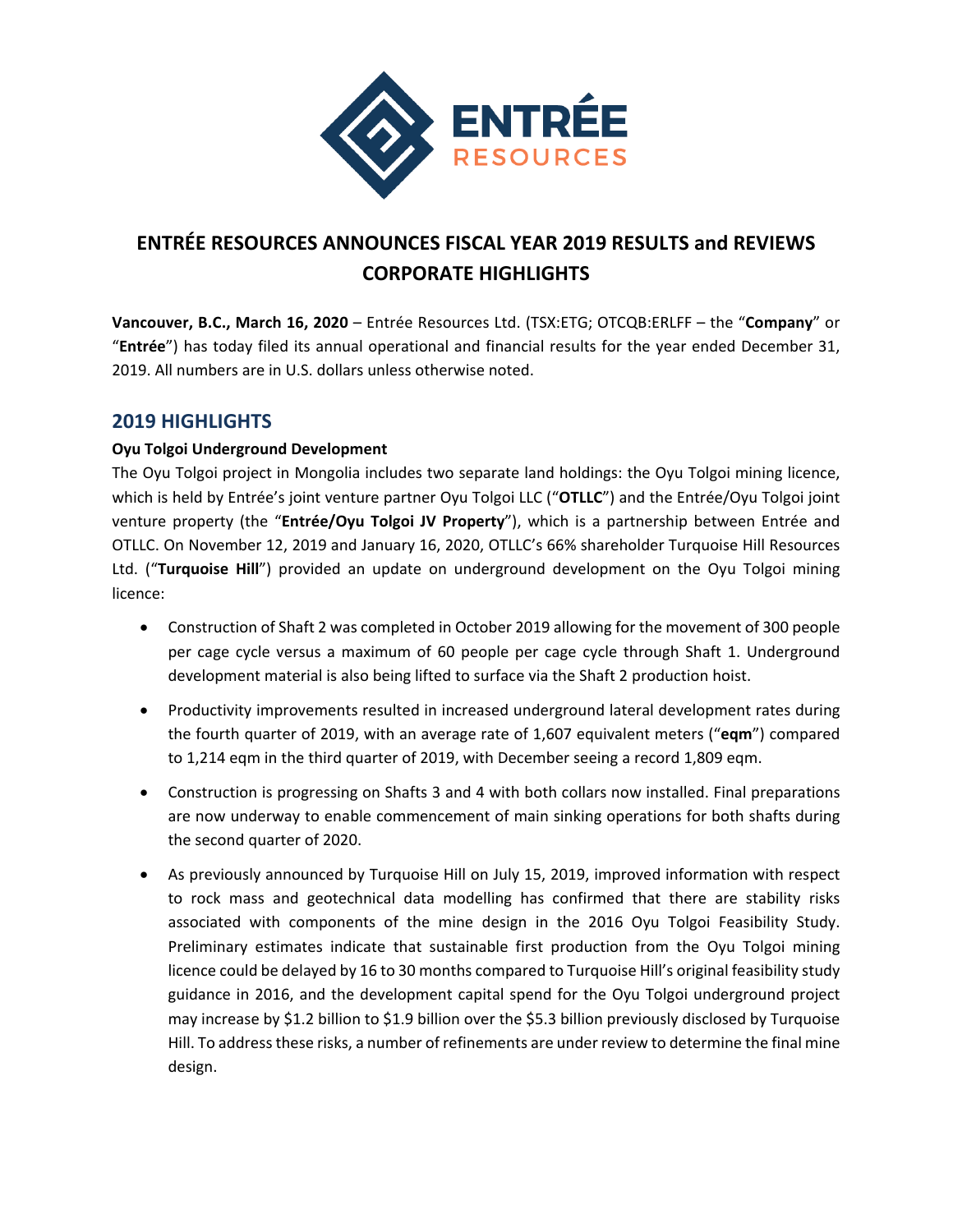- The first of the key decisions that has been made is to retain a mid‐access drive only on the apex level of the mine design of Panel 0. This is an integral step towards completing the final mine design, however it is too early to accurately determine the potential impact on the cost or schedule. Decisions on productivity levels and key underground infrastructure such asthe location and design of the ore passes and options for panel sequencing, will need to be completed before an update on the development capital or schedule can be provided.
- Turquoise Hill anticipates detailed analysis work on the mine design to be completed during the first half of 2020, and a definitive estimate (the "**Definitive Estimate**"), which will include the estimate of cost and schedule for the underground project based on the updated design of Panel 0, is expected to be delivered in the second half of 2020.

### **Entrée/Oyu Tolgoi JV Property**

Once OTLLC, Turquoise Hill and project operator Rio Tinto International Holdings Ltd. ("**Rio Tinto**") have determined the preferred mine design approach and delivered the Definitive Estimate, Entrée will be able to assess the potential impact on mineral resources and reserves estimates and underground development cost and schedule for the Entrée/Oyu Tolgoi JV Property. Entrée will continue to evaluate any information made available to it by Rio Tinto or OTLLC and will update the market accordingly.

### **Corporate**

- During Q1 2019, the Company disposed of itsshare investment in Anglo Pacific Group PLC ("**Anglo Pacific**") for net proceeds of \$1.0 million and realized a \$0.1 million gain.
- On October 1, 2019, the Company's common shares commenced trading on the Over-the-Counter OTCQB Venture Market ("**OTCQB**") under the trading symbol "ERLFF" and discontinued trading on the NYSE American LLC.
- For the full 2019 year, the operating loss was \$2.1 million compared to an operating loss of \$1.8 million in 2018.
- For the full 2019 year, operating cash outflow before working capital was \$1.5 million. Operating cash outflow for 2019 was higher than 2018 mostly due to no receipts in 2019 associated with the Administrative Services Agreement with Mason Resources Corp. ("**Mason Resources**") which was terminated at the end of 2018. Entrée also incurred a modest amount of one‐time external advisor costs relating to the Entrée/Oyu Tolgoi joint venture (the "**Entrée/Oyu Tolgoi JV**").
- As at December 31, 2019, cash was \$5.4 million and the working capital balance was \$5.5 million.

# **OUTLOOK AND STRATEGY**

The Company's primary objective for the 2020 year is to work with other Oyu Tolgoi stakeholders to advance potential amendments to the joint venture agreement (the "**Entrée/Oyu Tolgoi JVA**") that currently governs the relationship between Entrée and OTLLC and upon finalization, transfer the Shivee Tolgoi and Javhlant mining licences to OTLLC as manager of the Entrée/Oyu Tolgoi JV. The form of Entrée/Oyu Tolgoi JVA was agreed between the parties in 2004, prior to the execution of the Oyu Tolgoi Investment Agreement and commencement of underground development. The Company currently is registered in Mongolia as the 100% ultimate holder of the Shivee Tolgoi and Javhlant mining licences.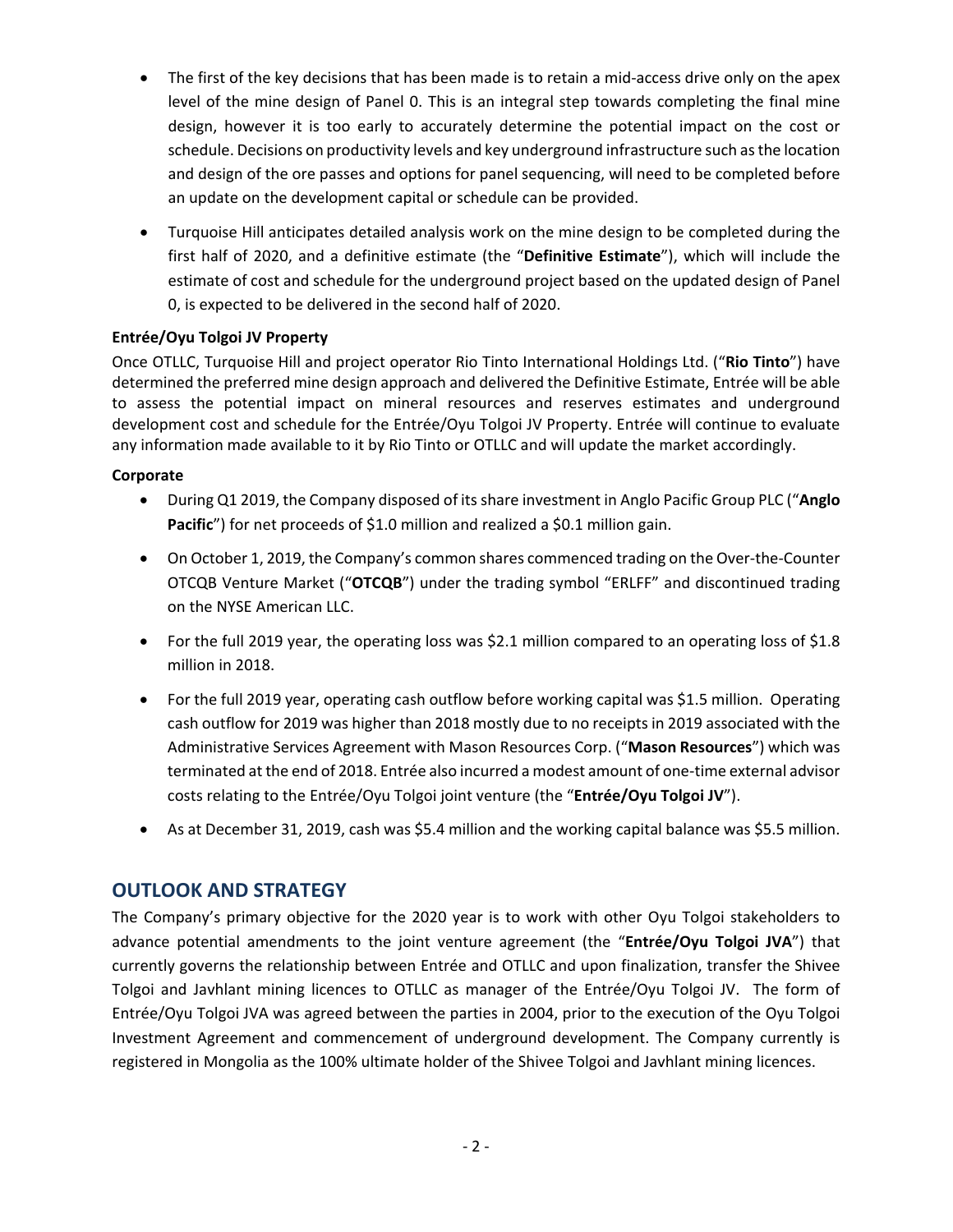The Company believes that amendments that align the interests of all stakeholders as they are now understood would be in the best interests of all stakeholders, provided there is no net erosion of value to Entrée. No agreements have been finalized and there are no assurances agreements may be finalized in the future.

The Company's expected 2020 full year expenditures, which include Mongolian site management and compliance costs, are between \$1.5 million and \$1.65 million.

## **SUMMARY OF OPERATING RESULTS**

### **Operating Loss**

For the full 2019 year, the operating loss was \$2.1 million compared to an operating loss of \$1.8 million in 2018. Exploration costs in 2019 included expenditures of \$0.2 million for administration costs in Mongolia compared to \$0.1 million in the comparative 2018 period. Holding costs on all other properties in 2019 and 2018 were insignificant.

Overall, general and administration expenditures in 2019 were 30% higher compared to the same period in 2018 primarily due to no receipt of cost-recovery reimbursements from Mason Resources which were received in 2018. Beginning in the first quarter 2019, the Company no longer received these reimbursements. The Company also incurred a modest increase in travel and external advisor costs related to active discussions with other Oyu Tolgoi stakeholders aimed at improving the efficiency and effectiveness of the Entrée/Oyu Tolgoi JV. For further information on the Administrative Services Agreement with Mason Resources, reference should be made to the Company's annual audited consolidated financial statements for the year ended December 31, 2018 and the related MD&A.

Depreciation expenses in 2019 were higher compared to the comparative period in 2018 due to the adoption of new IFRS accounting standard relating to leases effective January 1, 2019.

#### **Non‐operating Items**

The gain on sale of investments of \$0.1 million in 2019 is related to the disposal of common shares of Anglo Pacific for net proceeds of \$1.0 million.

The foreign exchange gain in 2019 was primarily the result of movements between the C\$ and U.S. dollar as the Company holds its cash in both currencies and the loan payable is denominated in U.S. dollars.

Interest expense was primarily related to the loan payable to OTLLC pursuant to the Entrée/Oyu Tolgoi JVA and is subject to a variable interest rate.

The amount recognized as a loss from equity investee is related to exploration costs on the Entrée/Oyu Tolgoi JV Property.

The total assets as at December 31, 2019 were comparable to the balance at December 31, 2018 while total non‐current liabilities were higher due to recording the non‐cash deferred revenue finance costs for the 2019 year.

The Company's Annual Financial Statements and Management's Discussion and Analysis ("**MD&A**"), and Annual Information Form are available on the Company's website at www.EntreeResourcesLtd.com and on SEDAR at www.sedar.com. The Company's Annual Report on Form 20‐F ("**Annual Report**") has been filed with the U.S. Securities and Exchange Commission ("**SEC**"), and is available on the Company's website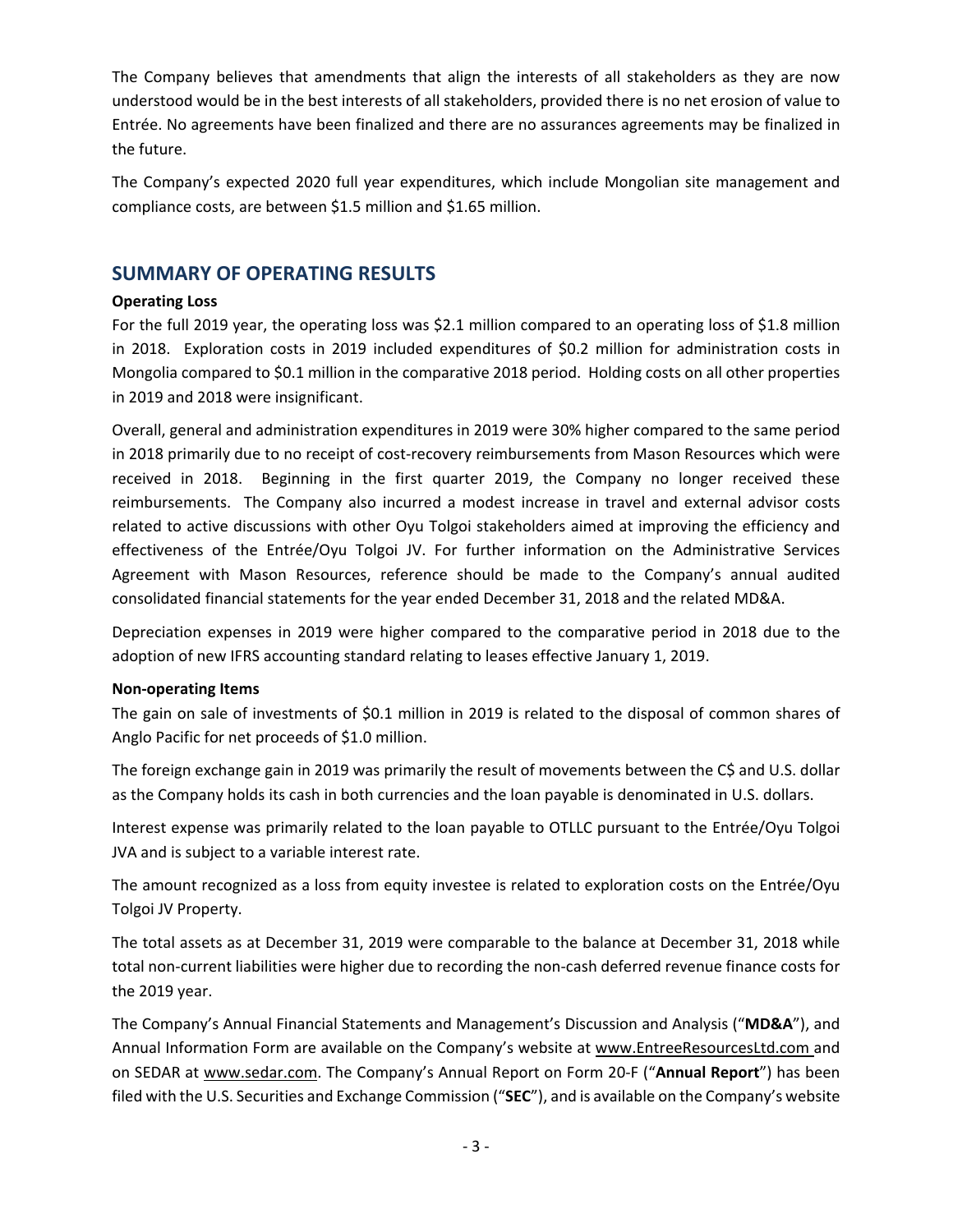at www.EntreeResoucesLtd.com and on EDGAR at www.sec.gov. Shareholders can receive a hard copy of the Company's audited Annual Financial Statements upon request.

#### **QUALIFIED PERSON**

Robert Cinits, P.Geo., consultant to Entrée and the Company's former Vice President, Corporate Development, and a Qualified Person as defined by National Instrument 43‐101 – *Standards of Disclosure for Mineral Projects*, has approved the technical information in this release.For further information on the Entrée/Oyu Tolgoi JV Property, see the Company's Technical Report, titled "Entrée/Oyu Tolgoi Joint Venture Project, Mongolia, NI 43‐101 Technical Report", with an effective date of January 15, 2018, available on SEDAR at www.sedar.com.

### **ABOUT ENTRÉE RESOURCES LTD.**

Entrée Resources Ltd. is a well‐funded Canadian mining company with a unique carried joint venture interest on a significant portion of one of the world'slargest copper‐gold projects – the Oyu Tolgoi project in Mongolia. Entrée has a 20% or 30% carried participating interestin the Entrée/Oyu Tolgoi JV, depending on the depth of mineralization. Sandstorm, Rio Tinto and Turquoise Hill are major shareholders of Entrée, holding approximately 21%, 9% and 8% of the shares of the Company, respectively. More information about Entrée can be found at www.EntreeResourcesLtd.com.

#### **FURTHER INFORMATION**

David Jan Investor Relations Entrée Resources Ltd. Tel: 604‐687‐4777 | Toll Free: 1‐866‐368‐7330 E‐mail: djan@EntreeResourcesLtd.com

This News Release contains forward-looking statements within the meaning of the United States Private Securities Litigation Reform Act of 1995 and forward-looking information within the meaning of applicable Canadian securities laws with respect to corporate strategies and plans; uses of funds and projected expenditures; timing and status of Oyu Tolgoi underground development, the development options under consideration for the design of Panel 0 and the related implications for mineral reserves and resources estimates, costs and schedules; timing of completion of the Definitive Estimate; timing and amount of production from Lift 1 of the Entrée/Oyu Tolgoi JV Property, potential production delays and the impact of any delays on the Company's cash flows, expected copper and gold grades, liquidity, funding requirements and planning; the estimation of mineral reserves and resources; estimates of capital and operating costs, mill throughput, cash flows and mine life; capital, financing and project development risk; mining dilution; discussions with the Government of Mongolia, Rio Tinto, OTLLC and Turguoise Hill on a range of issues including Entrée's interest in the Entrée/Oyu Tolgoi JV Property, the Shivee Tolgoi and Javhlant mining licences and certain material agreements; permitting *time lines; anticipated business activities; and future financial performance.*

In certain cases, forward-looking statements and information can be identified by words such as "plans", "expects" or "does not expect", "is expected", "budgeted", "scheduled", "estimates", "forecasts", "intends", "anticipates", or "does not anticipate" or "believes" or variations of such words and phrases or statements that certain actions, events or results "may", "could", "would", "might", "will be taken", "occur" or "be achieved". While the Company has based these forward-looking statements on its expectations about future events as at the date that such statements were prepared, the statements are not a guarantee of Entrée's future performance and are based on numerous assumptions regarding present and future business strategies, the correct interpretation of agreements, laws and regulations, local and global economic conditions and negotiations and the environment in which Entrée will operate in the future, including commodity prices, projected grades, projected dilution, anticipated capital and operating costs, anticipated future production and cash flows, the anticipated location of certain infrastructure and sequence of mining, the construction and continued development of the Oyu Tolgoi underground mine and the status of Entrée's relationship and interaction with the Government of Mongolia, OTLLC, Rio Tinto and Turquoise Hill. With respect to the construction and continued development of the Oyu Tolgoi underground mine, important risks, uncertainties and factors which could cause actual results to differ materially from future results expressed or implied by such forward-looking statements and information include, amongst others, the timing and cost of the construction and expansion of mining and processing facilities; the timing and availability of a long term domestic power source for Oyu Tolgoi (or the availability of financing for OTLLC to construct such a source); the ability of OTLLC to secure and draw down on the supplemental debt under the Oyu Tolgoi project finance facility and the availability of additional financing on terms reasonably acceptable to OTLLC, Turquoise Hill and Rio Tinto to further develop Oyu Tolgoi; the impact of changes in, changes in interpretation to or changes in enforcement of, laws, regulations and government practises in Mongolia; delays, and the costs which would result from delays, in the development of the underground mine; the status of the relationship and interaction between OTLLC, Rio Tinto and Turquoise Hill with the Government of Mongolia on the continued operation and